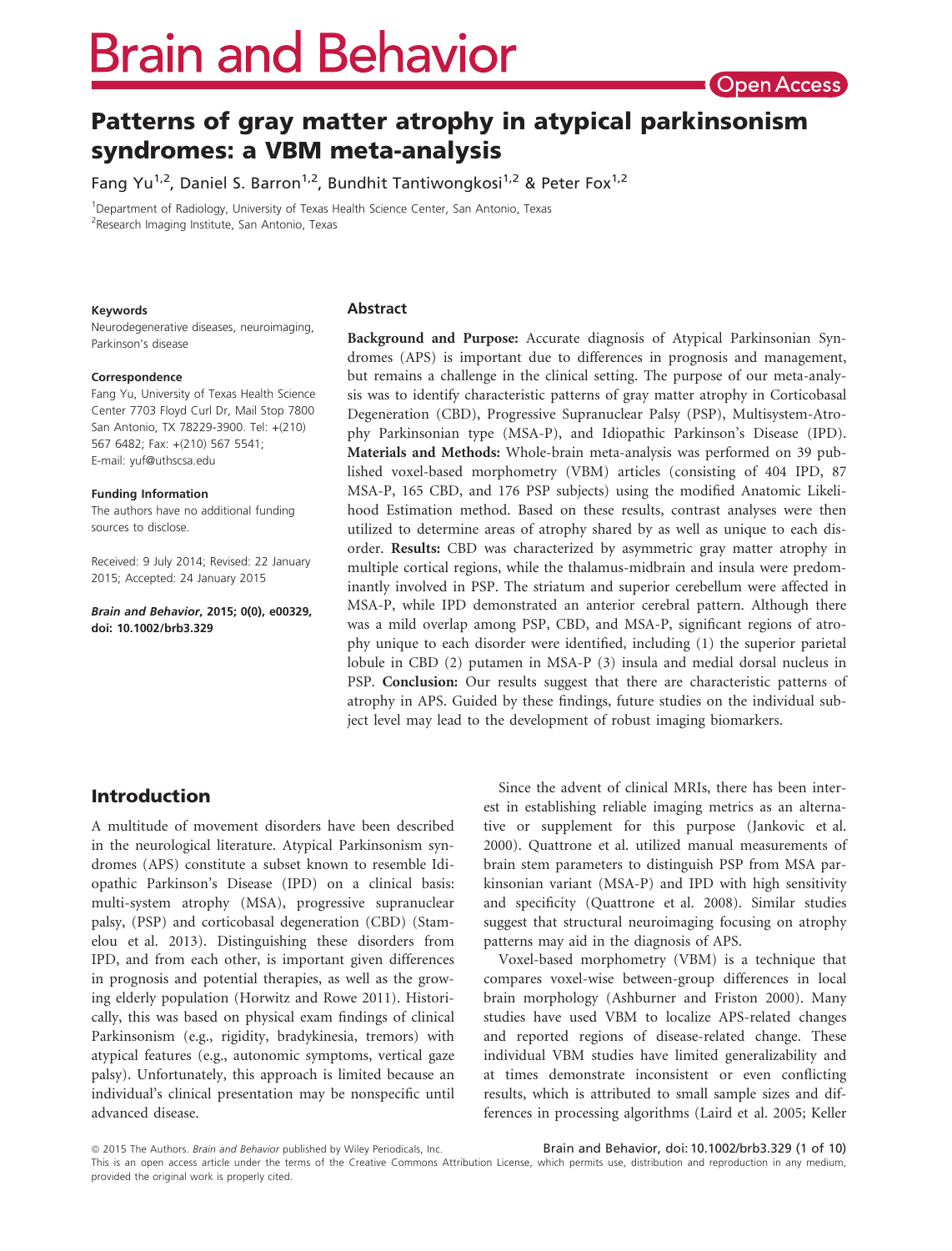and Roberts 2008; Focke et al. 2011). The extensive VBM literature, however, permits a robust meta-analysis with a high level of statistical rigor. Such meta-analyses present a unique opportunity to localize consistent structural change across the many APS studies. This meta-analytic approach has been effectively utilized for various neurological diseases, including Huntington's disease (Lambrecq et al. 2012) and medial temporal lobe epilepsy (Barron et al. 2012). In medial temporal lobe epilepsy, the results of the VBM meta-analysis have informed numerous subsequent studies in individual patients (Barron et al. 2014, 2015).

The methodologies that form the basis of coordinatebased meta-analyses have undergone continued revisions. Among these, the latest iteration of the Anatomic Likelihood Estimations (ALE) algorithm improves upon the precision of its predecessors in identifying areas of structural change (Eickhoff et al. 2012). In the ALE technique, individual VBM foci are depicted as Gaussian probability distributions, which represent their underlying spatial uncertainty (Eickhoff et al. 2009, 2012). These distributions are pooled in a voxel-wise fashion within and across a group of experiments to generate a corresponding whole-brain ALE-map. Each voxel within the resulting ALE-map represents the probability of a specific experimental effect (i.e., gray matter volume loss). These maps are then tested against a null distribution, with a userdefined statistical threshold to determine clusters of significant meta-analytic convergence.

The purpose of our study was to employ the ALE meta-analytic algorithm to the spectrum of APS in order to systematically determine the most consistent patterns of gray matter atrophy. Conjunction and contrast analyses were then applied to identify significant regions of involvement both common as well as unique to each disorder. These results can guide future quantitative imaging analyses on the individual patient level.

## Materials and Methods

## Literature search and inclusion

Internet searches were performed of the PubMed Database for VBM studies of APS (e.g., for MSA, this would entail "Multi-system Atrophy" OR "MSA" AND "Voxel-based morphometry" OR "VBM"). The decision to focus on this particular subset of APS was based on an insufficient number of VBM studies for other disorders (fewer than four papers), such as multi-system atrophy-cerebellar type. From the studies returned, each was then individually reviewed to determine if it met the inclusion criteria (Table 1).

Our search yielded 39 APS papers (some papers evaluated more than one disorder), which are detailed in Table S1. Specifically, there were 16 papers, 110 coordinate foci, and 404 subjects for IPD, while MSA-P consisted of 6 papers, 85 foci, and 87 subjects. Additionally, 8 papers, 99 foci, and 165 subjects were found for CBD, while the PSP search yielded 12 papers, 122 foci, and 176 subjects. The diagnoses were largely established on clinical grounds. Specifically, MSA-P was diagnosed using the Consensus Criteria (Litvan et al. 2003), while the National Institute of Neurological Disorders and Stroke and the Society for PSP (NINDS-SPSP) criteria was used for PSP. Among the PSP studies, Ghosh et al. and Cordato et al. obtained postmortem neuropathologic confirmation in a portion of their subjects (9 of 22 and 5 of 21, respectively) (Cordato et al. 2005; Ghosh et al. 2012). Within the CBD group, only one study obtained pathological verification (Lee et al. 2011), while the remainder were based on findings by trained neurologists and published clinical criteria. Of the IPD group, 11 studies established their diagnoses based on the UK Parkinson's Disease Society Brain Bank criteria, with the remaining three using other published clinical criteria.

## Anatomic likelihood estimation

The VBM experiments for each set of movement disorders were retrieved, and the associated coordinates exported from the Brainmap database [\(www.brain](http://www.brainmap.org)[map.org\)](http://www.brainmap.org) using Sleuth 2.3 (Laird et al. 2005). Experiments not available in the database were manually encoded using Scribe 2.3.1. Coordinates in Talairach & Tournoux (T&T) space were converted to Montreal Neurological Institute (MNI-152) space using the icbm2tal transform (Lancaster et al. 2007).

The modified anatomic likelihood estimation (ALE) algorithm was then utilized to determine spatial concordance among the VBM foci (Eickhoff et al. 2012). This approach to VBM meta-analyses seeks to determine the above-chance convergence between experiments, rather than between foci, and thus where in the brain convergence is higher across all included studies. In distinction to the fixed effects inference (between foci convergence), results derived from the random effects inference can be generalized to experiments outside of the analysis (Eickhoff et al. 2009).

Recent improvements to the ALE algorithm featured in GingerALE 2.3.1 include: (1) the implementation of limitations that an individual experiment can have across the group (2) the addition of cluster-level inference threshholding, which is better suited for topological featuresderived statistical maps (3) replacing the highly time-consuming nonparametric empirical permutation algorithm for testing true convergence of foci with a nonlinear histogram integration Monte-Carlo-based approach.

For each set of disorders, ALE analyses were performed using a cluster-level threshold  $P < 0.05$ , a permutation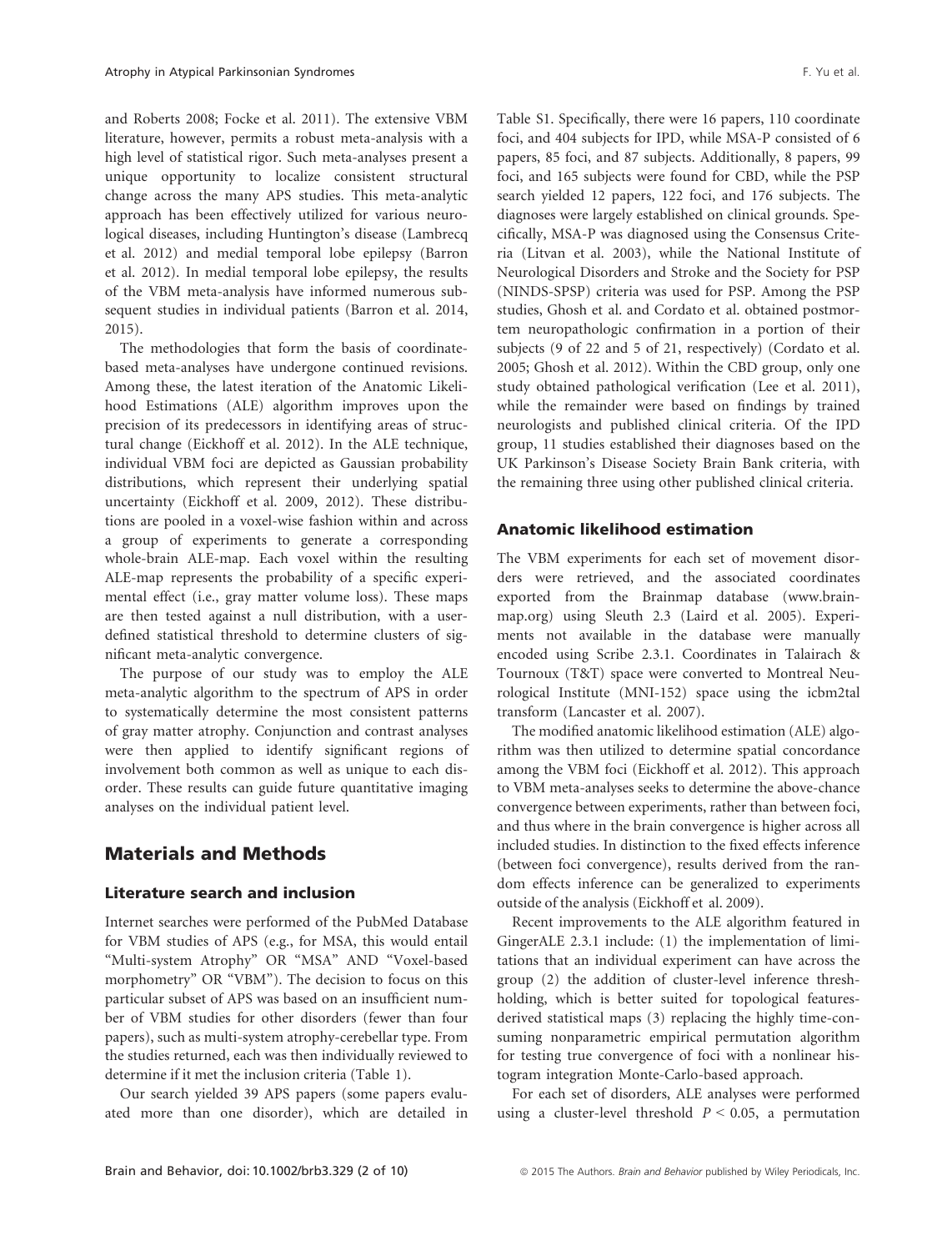| Filter                       | Description                                                                                                                                                                                                                                                               | Rationale                                                                   | Number<br>of papers     | <b>Number</b><br>eliminated |
|------------------------------|---------------------------------------------------------------------------------------------------------------------------------------------------------------------------------------------------------------------------------------------------------------------------|-----------------------------------------------------------------------------|-------------------------|-----------------------------|
|                              | CBD; MSA-P/C; PD; PSP                                                                                                                                                                                                                                                     |                                                                             | CBD; MSA-P;<br>IPD; PSP | CBD; MSA-P;<br>IPD; PSP     |
| Internet Search<br>of Pubmed | [("Corticobasal Degeneration" OR "<br>Corticobasal Degeneration<br>Syndrome"); ("Multisystem-Atrophy"<br>OR "MSA"); ("Parkinsons Disease"<br>OR "PD" OR "IPD); ("PSP" OR "<br>Progressive Supranuclear Palsy")] AND<br>("voxel" OR "voxel-based morphometry"<br>OR "VBM") | Standard relevance criteria                                                 | 34; 44; 339; 71         |                             |
| Relevance                    | Published in English, peer-reviewed<br>journals; reported x-y-z coordinates;<br>whole-brain VBM in Talairach or MNI space                                                                                                                                                 | Diagnostic criteria needed<br>for VBM meta-analysis                         | 12; 10 30; 15           | 22; 34; 309; 56             |
| <b>Experimental Contrast</b> | Compared to healthy controls; gray<br>matter reductions; more than 5 subjects.                                                                                                                                                                                            | Allows for contrast analysis<br>between disease groups                      | 8; 7; 16; 12            | 4; 3; 14; 3                 |
| Nonredundancy                | Only one paper per author/group.                                                                                                                                                                                                                                          | Some groups analyzed the<br>same set of patients across<br>multiple papers. | 8; 6; 16; 12            | 0; 1; 0; 0                  |

#### Table 1. Inclusion criteria and papers eliminated.

VBM, voxel-based morphometry; CBD, corticobasal degeneration; MSA-P, multi-system atrophy Parkinsonian type; IPD, idiopathic Parkinson's disease; PSP, progressive supranuclear palsy; MNI, montreal neurological institute; VBM, voxel-based morphometry.

threshold of 1000, and a false discovery rate (FDR) pN < 0.05 (unlike previous iterations, a cluster size volume threshold is not required for this algorithm). Mango software ([http://ric.uthscsa.edu/mango\)](http://ric.uthscsa.edu/mango) was then employed to visualize the ALE results, which were overlaid on the MNI-152 brain template in MNI coordinate space. A subset of papers listed their results as being in T&T coordinate space, without clarifying whether they referred to labels or coordinates. When possible, clarification was sought through electronic correspondence with the referring authors. For the remaining studies, separate ALE analyses for both MNI and T&T space were performed, and the one generating the highest level of convergence was selected. Leave-one-out sensitivity analyses were then performed by repeating the analysis with consecutive exclusion of each study to confirm robustness of the results.

## Contrast and conjunction analyses

Additional analyses were performed using the contrast analysis function in GingerAle to determine statistically significant differences in gray matter change between each individual disorder and the others. For the purposes of our study, the ALE image of each disorder was contrasted against an ALE image generated from a combination of the other three disorders. In order to correct for differences in study sizes, simulated data were generated from the original data sets, and randomly divided into partitions of equal size as the input data (Eickhoff et al. 2011).

For example, CBD contained 99 foci, while the remaining three disorders consisted of 317 foci (IPD, MSA-P, and PSP). The pooled APS data of 416 foci were therefore randomly divided into groups of 99 and 317 foci. ALE scores were then calculated from this simulated data and compared to the ALE scores of the two input data sets at each voxel in the brain. This was repeated for 10,000 iterations, yielding a null distribution for the difference in ALE scores between CBD and the other APS. The observed difference in ALE scores was then tested against this null hypothesis at each voxel, generating a voxel-wise P-value image that was thresholded with a FDR  $pN <$  $0.05$  and a minimum cluster size of 200 mm<sup>3</sup>. The results were then overlaid on the MNI-152 brain template in Montreal Neurological Institute (MNI) coordinate space.

Separate conjunction analyses were also performed for each disorder to assess for common regions of convergence among the APS. This was derived from the voxelwise minimum value of the input ALE images. The resulting conjunction image reflects the statistically significant similarities between the data set of interest (e.g., CBD), and the rest of the pooled disorders.

## Results

## ALE results

The results from the ALE meta-analysis of gray matter reduction for the four disorders compared to controls are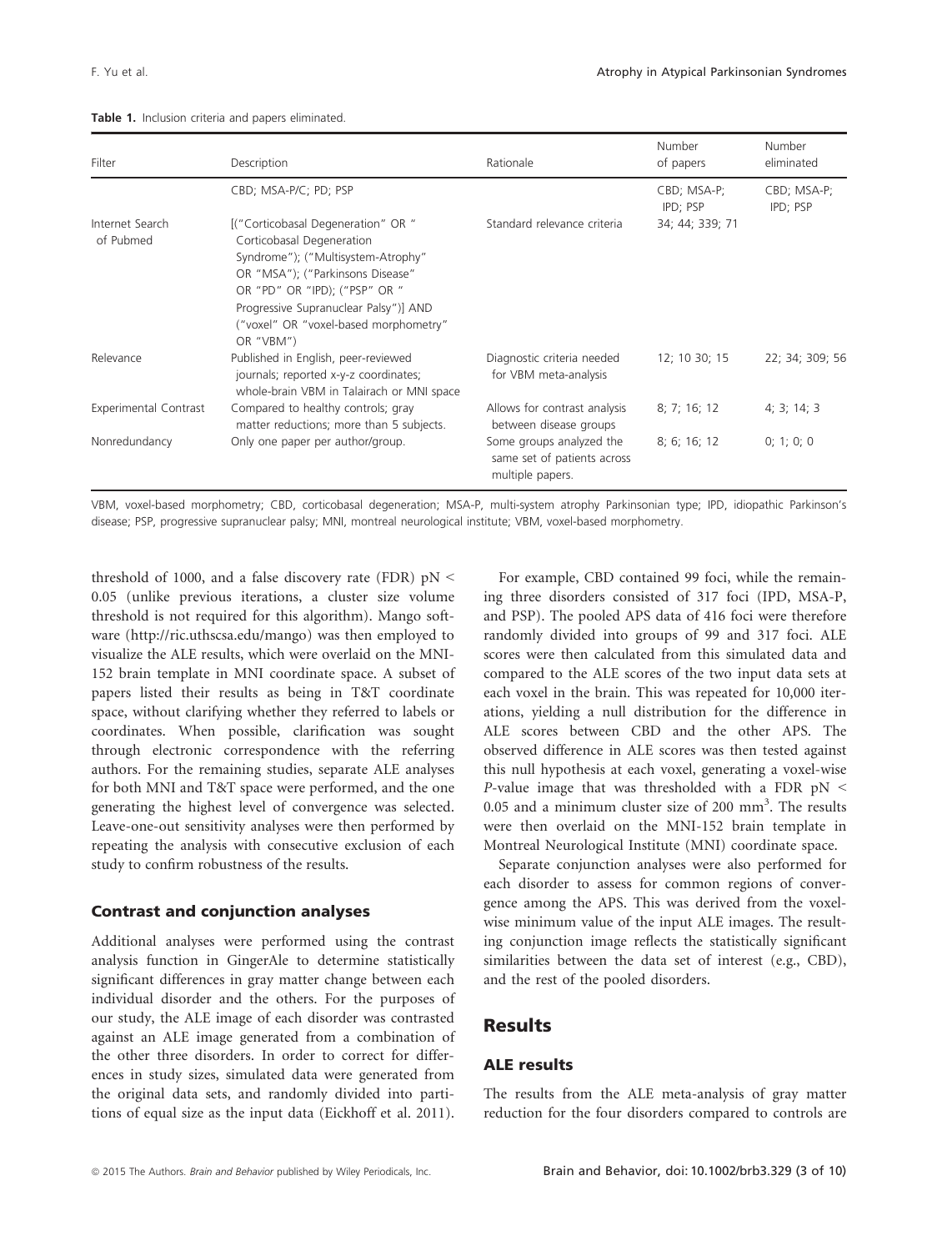#### Table 2. Anatomic likelihood estimations results.

|          |                | Weighted         |                                                                |              | Maximum       |                | Percent     |                                                                                                                                                   |
|----------|----------------|------------------|----------------------------------------------------------------|--------------|---------------|----------------|-------------|---------------------------------------------------------------------------------------------------------------------------------------------------|
|          | Cluster        | center $(x,y,z)$ |                                                                | Volume       | ALE value     | Total          | of studies  |                                                                                                                                                   |
| Disorder | number         | in MNI space     | Anatomic label                                                 | $\text{m}^3$ | $(x 10^{-3})$ | foci           | represented | Contributors                                                                                                                                      |
| CBD      | $\mathbf{1}$   | $1, -15, 16$     | Left Thalamus                                                  | 1192         | 14.5          | $\overline{4}$ | 50%         | Borroni B (2008), Pardini M,<br>(2009), Huey ED, (2009), Lee<br>SE (2011)                                                                         |
|          | $\overline{2}$ | $-25, -51, 64$   | Left superior parietal<br>lobe (BA 7)                          | 1104         | 17.6          | 4              | 38%         | Borroni B (2008), Boxer AL<br>(2006), Morgan B (2011)                                                                                             |
|          | 3              | 9, 10, 14        | Right caudate body                                             | 680          | 12.8<br>8.3   | 3              | 38%         | Pardini M (2009), Huey ED<br>(2009), Boxer AL (2006)                                                                                              |
|          | 4              | $50, -26, -1$    | Right caudate body<br>Right superior temporal<br>gyrus (BA 22) | 488          | 13.0          | $\overline{2}$ | 25%         | Grossman M (2004), Morgan B<br>(2011)                                                                                                             |
|          | 5              | $-30, -6, 50$    | Left middle frontal<br>qyrus (BA 6)                            | 448          | 12.4          | $\overline{2}$ | 25%         | Boxer AL (2006), Lee SE (2011)                                                                                                                    |
|          | 6              | $-1, -48, 66$    | Left parietal lobe precuneus<br>(BA 7)                         | 368          | 9.4           | 3              | 25%         | Grossman M (2004), Huey ED<br>(2009)                                                                                                              |
|          | 7              | $-48, 17, 39$    | Left middle frontal<br>gyrus (BA 8)                            | 344          | 10.2          | $\overline{2}$ | 25%         | Borroni B (2008), Grossman M<br>(2004)                                                                                                            |
| MSA-P    | $\mathbf{1}$   | 43, $1, -1$      | Right Claustrum                                                | 1184         | 12.8          | 4              | 67%         | Tzarouchi LC (2010), Chang CC<br>(2009), Minnerop M (2007),<br>Brenneis C SK (2003)                                                               |
|          | 2              | $-23, 10, -5$    | Left Putamen                                                   | 1120         | 12.3          | 4              | 50%         | Tzarouchi LC (2010), Minnerop<br>M (2007), Brenneis C S. K.<br>(2003)                                                                             |
|          | 3              | $2, -31, -8$     | Left Putamen<br>Right Thalamus                                 | 1072         | 10.7<br>15.8  | 4              | 50%         | Tzarouchi LC (2010), Minnerop                                                                                                                     |
|          |                |                  |                                                                |              |               |                |             | M (2007), [61]                                                                                                                                    |
|          | 4              | $26, 9, -3$      | Right Putamen                                                  | 664          | 11.9          | 3              | 50%         | Tzarouchi LC (2010), Minnerop<br>M (2007), Brenneis C S. K.<br>(2003)                                                                             |
|          | 5              | $31, -64, -13$   | Right Cerebellum (declive)                                     | 360          | 10.4          | $\overline{2}$ | 33%         | Tzarouchi LC (2010), [61]                                                                                                                         |
| PSP      | $\mathbf{1}$   | $0, -21, 5$      | Left Thalamus                                                  | 4064         | 18.2          | 15             | 58%         | Padovani A (2006), Agosta F<br>(2010), Cordato NJ (2005),<br>Whitwell JL D. J. (2013),<br>Lehéricy S (2010), Boxer AL<br>(2006), Lagarde J (2013) |
|          |                |                  | Left Thalamus                                                  |              | 15            |                |             |                                                                                                                                                   |
|          |                |                  | Left Red Nucleus<br>Left Thalamus                              |              | 14.8<br>14.7  |                |             |                                                                                                                                                   |
|          | $\overline{2}$ | $-38, 12, 5$     | Left Claustrum                                                 | 2096         | 16.3          | 8              | 50%         | Brenneis C S. K. (2004),<br>Takahashi R (2011), Padovani A<br>(2006), Cordato NJ (2005),<br>Whitwell JL D. J. (2013), Boxer<br>AL (2006)          |
|          |                |                  | Left Insula (BA 13)                                            |              | 15.6          |                |             |                                                                                                                                                   |
|          |                |                  | Left insula (BA 13)                                            |              | 10.8          |                |             |                                                                                                                                                   |
|          | 3              | 42, 19, 5        | Right Insula (BA 13)                                           | 1336         | 19.2          | 5              | 33%         | Ghosh BC (2012), Brenneis C S.<br>K. (2004), Padovani A (2006),<br>Boxer AL (2006)                                                                |
|          | 4              | $-10, 5, 13$     | Left caudate body                                              | 1048         | 17.8          | 4              | 33%         | Agosta F (2010), Cordato NJ<br>(2005), Whitwell JL D. J.<br>(2013), Boxer AL (2006)                                                               |
|          | 5              | $41, -2, 6$      | Right Insula (BA 13)                                           | 496          | 11.3          | 3              | 25%         | Ghosh BC (2012), Brenneis C S.<br>K. (2004) Agosta F (2010)                                                                                       |

(Continued)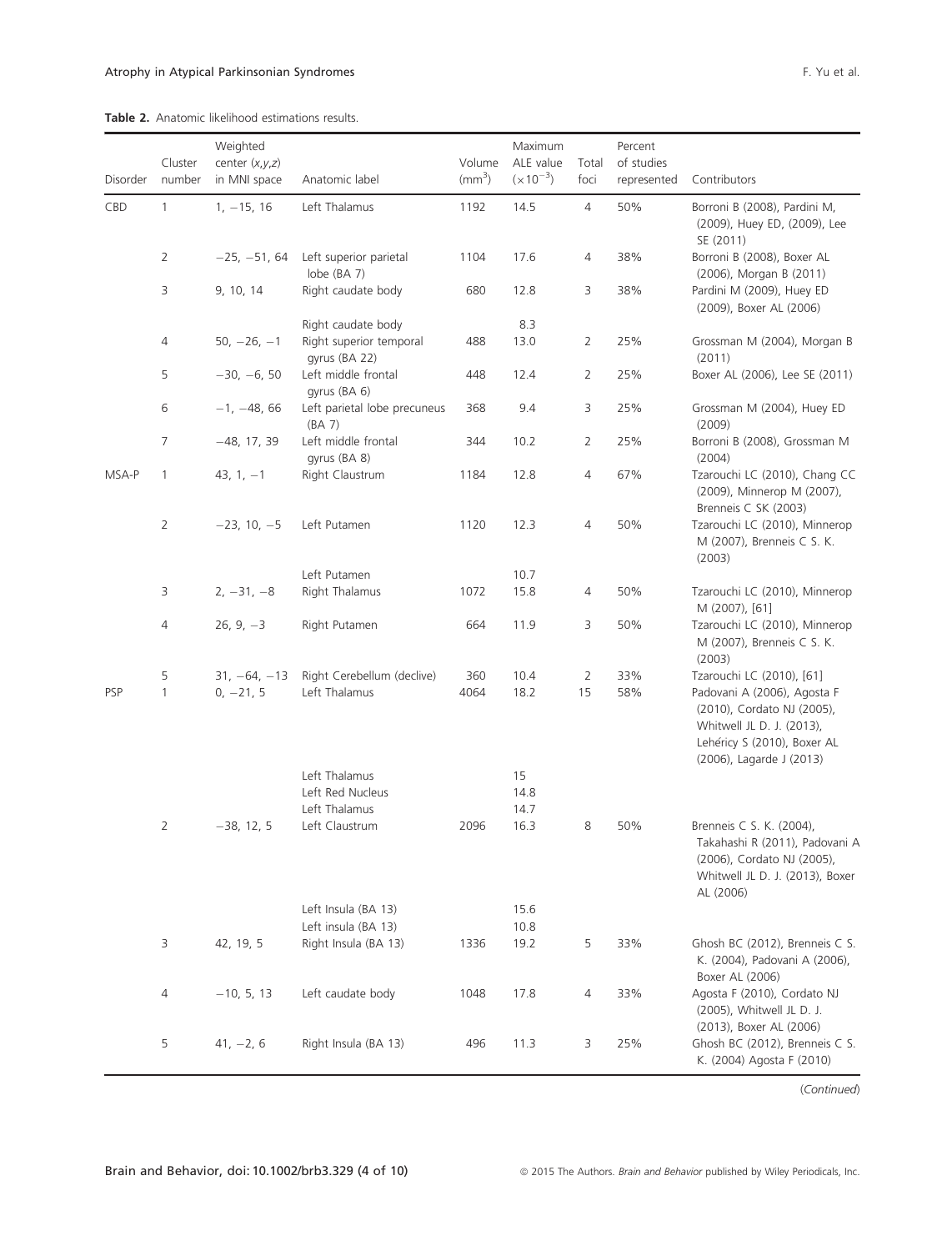| Disorder   | Cluster<br>number | Weighted<br>center $(x,y,z)$<br>in MNI space | Anatomic label                          | Volume<br>$\rm (mm^3)$ | <b>Maximum</b><br>ALE value<br>$(x10^{-3})$ | Total<br>foci  | Percent<br>of studies<br>represented | Contributors                                                        |
|------------|-------------------|----------------------------------------------|-----------------------------------------|------------------------|---------------------------------------------|----------------|--------------------------------------|---------------------------------------------------------------------|
| <b>IPD</b> |                   | 50, 22, $-6$                                 | Right inferior frontal<br>gyrus (BA 47) | 776                    | 16.9                                        | 3              | 19%                                  | Burton EJ (2004), O'Callaghan<br>C (2013) Pereira JB (2009)         |
|            | 2                 | $1, 27, -27$                                 | Left medial frontal<br>gyrus (BA 25)    | 448                    | 13.6                                        | 2              | 13%                                  | Nagano-Saito A (2005), O'<br>Callaghan C (2013)                     |
|            | 3                 | $1, 58, -7$                                  | Left medial frontal<br>gyrus (BA 10)    | 448                    | 14.9                                        | 3              | 13%                                  | Dalaker TO (2010), Nishio<br>Y(2010)                                |
|            | 4                 | $-42, 20, -25$                               | Left inferior frontal<br>gyrus (BA 47)  | 440                    | 11.9                                        | 3              | 19%                                  | Meppelink AM (2011),<br>Ramírez-Ruiz B (2007),<br>Pereira JB (2009) |
|            |                   |                                              | Left superior temporal<br>gyrus (BA 38) |                        | 9.0                                         | $\overline{2}$ | 13%                                  |                                                                     |
|            | 5                 | 35, 36, 24                                   | Right middle frontal<br>gyrus (BA 9)    | 360                    | 12.1                                        | $\overline{2}$ | 13%                                  | Burton EJ (2004), Kostić VS<br>(2010)                               |
|            | 6                 | $-31, 31, -12$                               | Left inferior frontal<br>gyrus (BA 47)  | 304                    | 11.4                                        | $\overline{2}$ | 13%                                  | Dalaker TO (2010), Kostić VS<br>(2010)                              |
|            | 7                 | $-7, 55, 17$                                 | Left medial frontal<br>gyrus (BA 9)     | 272                    | 11.0                                        | $\overline{2}$ | 13%                                  | Kostić VS (2010), Pereira JB<br>(2009)                              |

BA, Brodman's area; CBS, corticobasal syndrome; CBD, corticobasal degeneration; MSA-P, multisystem atrophy Parkisonian type; PCA, posterior cerebral atrophy; IPD, idiopathic Parkinson's Disease; PSP, progressive supranuclear palsy.

detailed in Table 2 and Figure 1. PSP demonstrated significant convergence for gray matter reduction centered in the medial thalamus, which was represented in 58% of studies. This cluster was also the largest among the APS, with extension to the midbrain. The bilateral insula were also involved, albeit to a lesser extent. Other significant clusters were found in the left caudate head and medial frontal gyrus.

For CBD, the most consistent regions of gray matter reduction were located in the thalamus and left superior parietal lobule. These regions were represented in up to 50% of the studies from this group. Additional clusters of gray matter reduction included the right caudate, as well as several cortical regions, which were situated predominantly in the left cerebral hemisphere.

The bilateral putamen and right claustrum were the most significantly involved regions in MSA-P. Additional areas of significant convergence were present in the thalamus and right cerebellum (declive). In comparison, IPD demonstrated significant convergence in a predominantly anterior cortical distribution, with the largest cluster situated in the right inferior frontal gyrus. This was also the only IPD cluster to exceed 500  $mm<sup>3</sup>$  in size; none were represented in more than 20% of the studies.

## Contrast analysis results

Contrast analyses were performed to determine if there were regions of significant gray matter volume loss that could distinguish each individual disorder from the others (Fig. 2). CBD was characterized by atrophy of the left superior parietal lobe, whereas PSP was notable for involvement of the medial dorsal nucleus of the thalamus and bilateral insula. Meanwhile, MSA-P was distinguished by involvement of the bilateral putamen and right claustrum. IPD did not demonstrate significant distinguishing regions.

## Conjunction analysis results

Conjunction analyses found the superomedial thalamus to be a region of gray matter atrophy common to both CBD and PSP (Fig. 3). Meanwhile, the right insula (Brodmann Area 13) as well as midbrain were involved in PSP and MSA-P. IPD did not demonstrate significant overlap in gray matter atrophy with other APS.

## **Discussion**

Our VBM meta-analysis identified distinctive patterns of gray matter reduction in CBD, PSP, MSA-P, and IPD. While mild overlap in gray matter atrophy existed between CBD and PSP, as well as PSP and MSA-P, there were regions of atrophy distinctive to each disease, including the left parietal lobe in CBD, thalamus and insula in PSP, and putamen in MSA-P.

PSP is a neurodegenerative tauopathy that manifests with vertical gaze palsies, postural instability, bradykinesia, and dementia (Boxer et al. 2006). On the other hand, CBD, which is also a tauopathy, classically presents with asymmetric motor and cortical sensory dysfunction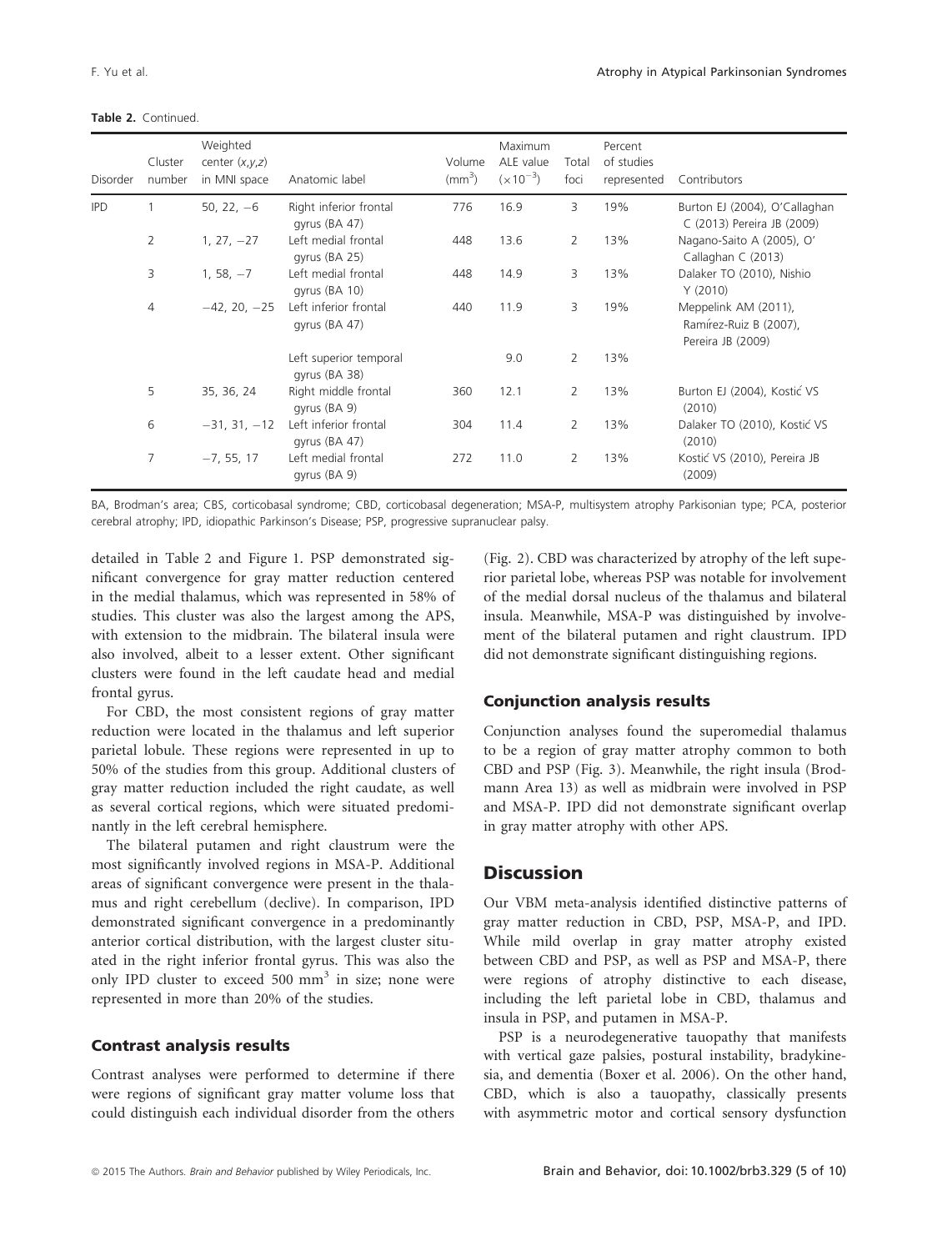

Figure 1. ALE meta-analysis results for significant gray matter atrophy in CBD (red), PSP (green), MSA-P (blue), and IPD (gold) compared to control subjects, superimposed on the MNI-152 template brain. ALE, anatomic likelihood estimation; CBD, corticobasal degeneration; PSP, progressive supranuclear Palsy; MSA-P, multisystem atrophy Parkinson-type; IPD, idiopathic Parkinson's disease; MNI, Montreal Neurological Institute.



Figure 2. Contrast analysis results for significant gray matter atrophy unique to CBD (red), PSP (green), and MSA-P (blue), superimposed on the MNI-152 brain template. CBD, corticobasal degeneration; PSP, progressive supranuclear Palsy; MSA-P, multisystem atrophy Parkinson-type.

(Rankin et al. 2011; Rohrer et al. 2011). Our results indicate that a distinction between these diseases may be made on a neuroanatomical basis. Compared to PSP, CBD demonstrated a more asymmetric, posterior cortical pattern of gray matter atrophy (Massey et al. 2012). Neuropathologic studies corroborate these findings, revealing more widespread supratentorial and cortical involvement in CBD (Forman et al. 2002; Schofield et al. 2005). These morphological patterns may account for the observed differences in clinical presentation.

Varying degrees of Parkinsonian features in tandem with cerebellar and autonomic dysfunction distinguish MSA as a clinical syndrome (Wenning et al. 1997; Gilman et al. 2008). Unlike the tauopathies, alpha-synuclein glial inclusions represent the primary histopathology findings (Ozawa et al. 2007; Petrovic et al. 2012). Our results indi-

cate that gray matter atrophy was concentrated in the putamen and claustrum (Kraft et al. 1999, 2002; Yekhlef et al. 2003). Consistent with postmortem pathologic studies, the pulvinar, midbrain, and superior cerebellum are also involved, likely contributing to its unique symptomatology (Burn and Jaros 2001; Ramirez and Vonsattel 2014). In comparison, IPD was associated with a frontal cortical-predominant distribution of gray matter decrease, without significant involvement of the deep gray nuclei. Notably, these features did not persist on contrast analyses. The average age and disease duration were similar among the APS groups, which suggests that this observation is unlikely the result of earlier stage disease. Instead, gray matter reduction in IPD may be less pronounced than in other APS (Paviour et al. 2006; Berg et al. 2011; Massey et al. 2012).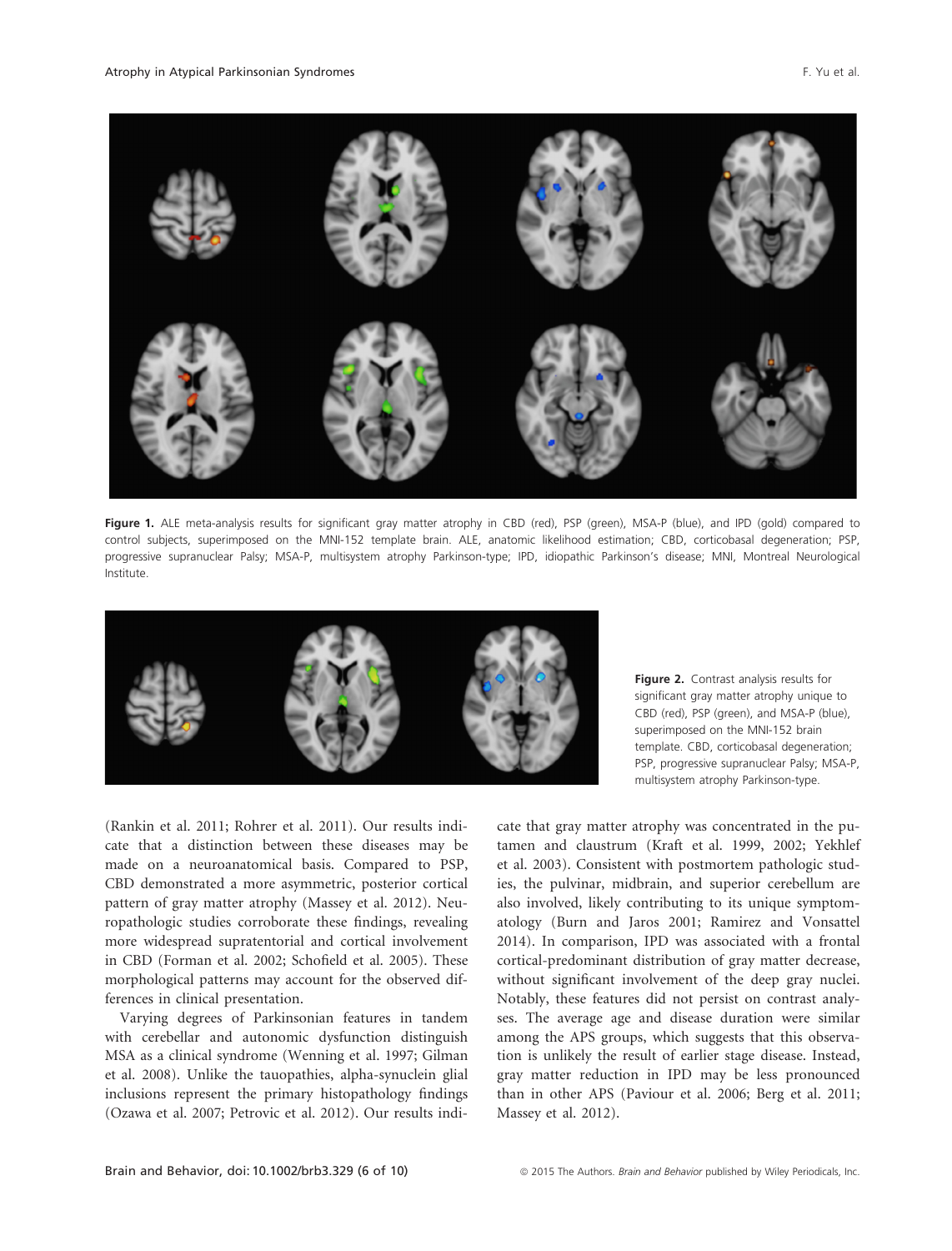

Figure 3. Conjunction analysis results for shared regions of gray matter atrophy, superimposed on the MNI-152 brain template. CBD and PSP shared involvement of the superior thalamus, while PSP and MSA-P involved the right insula and midbrain (red). CBD, corticobasal degeneration; PSP, progressive supranuclear Palsy; MSA-P, multisystem atrophy Parkinson-type; MNI, Montreal Neurological Institute.

There was mild overlap in gray matter atrophy among the different groups as indicated by the conjunction analyses. These findings may be responsible for the overlapping clinical features seen in early disease (Kimber et al. 2000). Although the underlying mechanism is unclear, it is possible that certain brain regions may have greater intrinsic susceptibility to multiple pathologies. For instance, the shared regions of involvement we identified (thalamus, insula, and midbrain) are known to demonstrate functional and structural connectivity with multiple brain regions, effectively acting as neural hubs (Cole et al. 2010; Crossley et al. 2014). Diseases that affect the underlying brain architecture would also be more likely to involve these regions. Additionally, it has been suggested that hubs may have higher metabolic demands, and are thus more prone to insults such as oxidative stress.

Taken together, our results indicate that there are distinctive patterns of gray matter involvement among the APS. However, cerebral atrophy is likely a later disease manifestation, which may limit its potential utility in early detection (Horwitz and Rowe 2011). Instead, greater value may be derived from implementation in disease staging, as well as elucidating the underlying neurophysiological basis. For example, recent diffusion tensor (DTI) and diffusionweighted imaging (DWI) studies have shown more widespread supratentorial white matter involvement in CBD/ CBS, and of the cerebellum in MSA, which correlate with our meta-analysis results (Borroni et al. 2008; Rizzo et al. 2008; Erbetta et al. 2009; Wang et al. 2011; Nicoletti et al. 2013). These findings also emphasize the relationship between white and gray matter involvement in APS.

There has been growing interest in characterizing neurological disorders using network-driven paradigms. This is particularly relevant to the APS, which demonstrate selective vulnerability of different brain regions (Horwitz and Rowe 2011). Efforts to characterize these networks utilizing functional connectivity have been carried out recently using resting-state fMRI (rsfMRI). Correlation with atrophy patterns may help to illuminate and validate the relevant functional components (Atluri et al. 2013). For instance, patterns of atrophy in several neurodegenerative disorders have been shown to correspond to known resting-state networks (Seeley et al. 2009; Zhou et al. 2010; Crossley et al. 2014). Whitwell et al. found reduced functional connectivity in PSP between the thalamus, prefrontal cortex, and striatum, which reflect the regions of involvement identified in our study (Whitwell et al. 2011). Although there is evidence that synaptic loss and axonal deterioration precede neuronal death in many neurodegenerative disorders, the sequence of connectivity derangements and atrophy over the course of disease remains unclear, especially at the early and preclinical stages (Paviour et al. 2006). Focusing on the brain regions highlighted in our meta-analysis, future longitudinal studies matching volumetric with connectivity data may help to elucidate this. Additional work is also required to establish the applicability of these techniques on the individual subject level, which may lead to the development of new robust biomarkers.

## Limitations

A potential limitation of our meta-analysis concerns disease diagnosis: most studies utilized published clinical criteria without histological correlation. Although clinical diagnoses for these disorders suffer from lower sensitivity, their specificities remain high (Litvan et al. 1997). In particular, the NINDS-SPSP criteria for PSP has been shown to have over 95% sensitivity and specificity in diagnosing subjects with the classic Richardsontype presentation (Litvan et al. 2003). Therefore, the subjects included in the studies were likely to have the ascribed diagnoses, with some variation between disorders. This is supported by the high degree of agreement between the VBM studies with neuropathologic confirmation and those based on clinical criteria alone. Unfortunately, individuals with early or atypical presentations (i.e., cognitive-predominant deficits) may have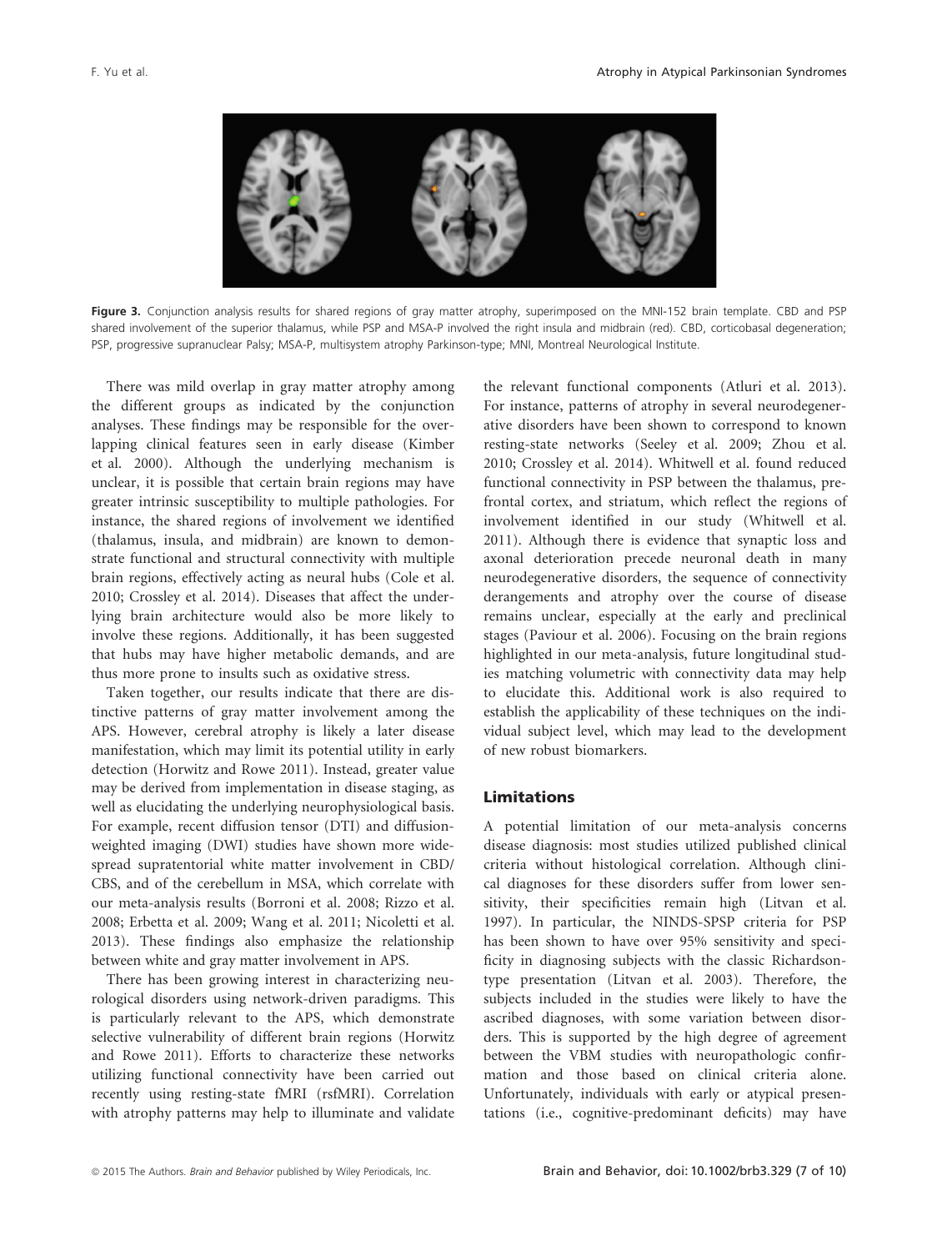been overlooked, highlighting an inherent limitation of existing clinical criteria.

Another limitation of our study is that we were unable to rigorously assess the effects of disease duration and other clinical parameters on brain atrophy due to the limited VBM source data. Future studies aimed at addressing such questions will benefit from the results of our metaanalysis, specific to each APS subtype. Finally, although significant statistical rigor was exercised in utilizing the revised ALE meta-analytic technique, our study was nevertheless based on summarized stereotactic coordinates rather than raw imaging data. Thus, heterogeneity in VBM techniques of the individual studies may potentially influence our results, especially in the case of smaller data sets. In particular, segmentation of the brainstem gray matter nuclei is an area of technical weakness in VBM, which may account for the lack of significant involvement identified in this region (Focke et al. 2011; Shigemoto et al. 2013).

## Conclusion

Through the application of revised VBM meta-analytic techniques to APS, we demonstrated distinctive patterns of gray matter atrophy. In addition, through contrast analyses, significant patterns of involvement unique to each disorder were identified, including the superior parietal lobule in CBD, the putamen and claustrum in MSA, and the insula as well as medial dorsal nucleus in PSP. Future longitudinal studies focusing on these brain regions at the individual patient level, in conjunction with other advanced imaging techniques, may yield important biomarkers.

## Conflict of Interest

The author(s) have no grants, conflicts of interest, or disclosures to divulge that are applicable to this investigation.

## References

- Ashburner, J., and K. J. Friston. 2000. Voxel-based morphometry–the methods. NeuroImage 11:805–821.
- Atluri, G., K. Padmanabhan, G. Fang, M. Steinbach, J. R. Petrella, K. Lim, et al. 2013. Complex biomarker discovery in neuroimaging data: Finding a needle in a haystack. Neuroimage Clin. 3:123–131.
- Barron, D. S., P. M. Fox, A. R. Laird, J. L. Robinson, and P. T. Fox. 2012. Thalamic medial dorsal nucleus atrophy in medial temporal lobe epilepsy: a VBM meta-analysis. Neuroimage Clin. 2:25–32.
- Barron, D. S., N. Tandon, J. L. Lancaster, and P. T. Fox. 2014. Thalamic structural connectivity in medial temporal lobe epilepsy. Epilepsia 55:e50–e55.
- Barron, D. S., , P. T. Fox, , H. Pardoe, J. Lancster, L. R. Prie, K. Blackmon, et al. 2015. Thalamic functional connectivity predicts seizure laterality in individual TLE patients: application of a biomarker development strategy. Neuroimage Clin. 7:273–280.
- Berg, D., J. D. Steinberger, C. Warren Olanow, T. P. Naidich, and T. A. Yousry. 2011. Milestones in magnetic resonance imaging and transcranial sonography of movement disorders. Mov. Disord. 26:979–992.
- Borroni, B., V. Garibotto, C. Agosti, S. M. Brambati, G. Bellelli, R. Gasparotti, et al. 2008. White matter changes in corticobasal degeneration syndrome and correlation with limb apraxia. Arch. Neurol. 65:796–801.
- Boxer, A. L., M. D. Geschwind, N. Belfor, M. L. Gorno-Tempini, G. F. Schauer, B. L. Miller, et al. 2006. Patterns of brain atrophy that differentiate corticobasal degeneration syndrome from progressive supranuclear palsy. Arch. Neurol. 63:81–86.
- Burn, D. J., and E. Jaros. 2001. Multiple system atrophy: cellular and molecular pathology. Mol. Pathol. 54:419–426.
- Cole, M. W., Pathak, S., W. Schneider. 2010. Identifying the brain's most globally connected regions. NeuroImage 49:3132–3148.
- Cordato, N. J., A. J., Duggins, G. M. Halliday, J. G. Morris, and C. Pantelis. 2005. Clinical deficits correlate with regional cerebral atrophy in progressive supranuclear palsy. Brain 128:1259–1266.
- Crossley, N. A., A. J. Mechelli, J. Scott, F. Carletti, P. Fox, P. McGuire, et al. 2014. The hubs of the human connectome are generally implicated in the anatomy of brain disorders. Brain 137:2382–2395.
- Eickhoff, S. B., Laird, A. R., C. Grefkes, L. E. Wang, K. Zilles, and P. T. Fox. 2009. Coordinate-based activation likelihood estimation meta-analysis of neuroimaging data: a randomeffects approach based on empirical estimates of spatial uncertainty. Hum. Brain Mapp. 30:2907–2926.
- Eickhoff, S.B., D. Bzdok, A. R. Laird, C. Roski, S. Caspers, K. Zilles, et al. 2011. Co-activation patterns distinguish cortical modules, their connectivity and functional differentiation. NeuroImage 57:938–949.
- Eickhoff, S. B., D. Bzdok, A. R. Laird, F. Kurth, and P. T. Fox. 2012. Activation likelihood estimation meta-analysis revisited. NeuroImage 59:2349–2361.
- Erbetta, A., M. L. Mandelli, M. Savoiardo, M. Grisoli, A. Bizzi, P. Soliveri, et al. 2009. Diffusion tensor imaging shows different topographic involvement of the thalamus in progressive supranuclear palsy and corticobasal degeneration. AJNR Am. J. Neuroradiol. 30:1482–1487.
- Focke, N. K., G. Helms, S. Scheewe, P. M. Pantel, C. G. Bachmann, P. Dechent, et al. 2011. Individual voxel-based subtype prediction can differentiate progressive supranuclear palsy from idiopathic Parkinson syndrome and healthy controls. Hum. Brain Mapp. 32:1905–1915.
- Forman, M.S., V. Zhukareva, C. Bergeron, S. S. Chin, M. Grossman, C. Clark, et al. 2002. Signature tau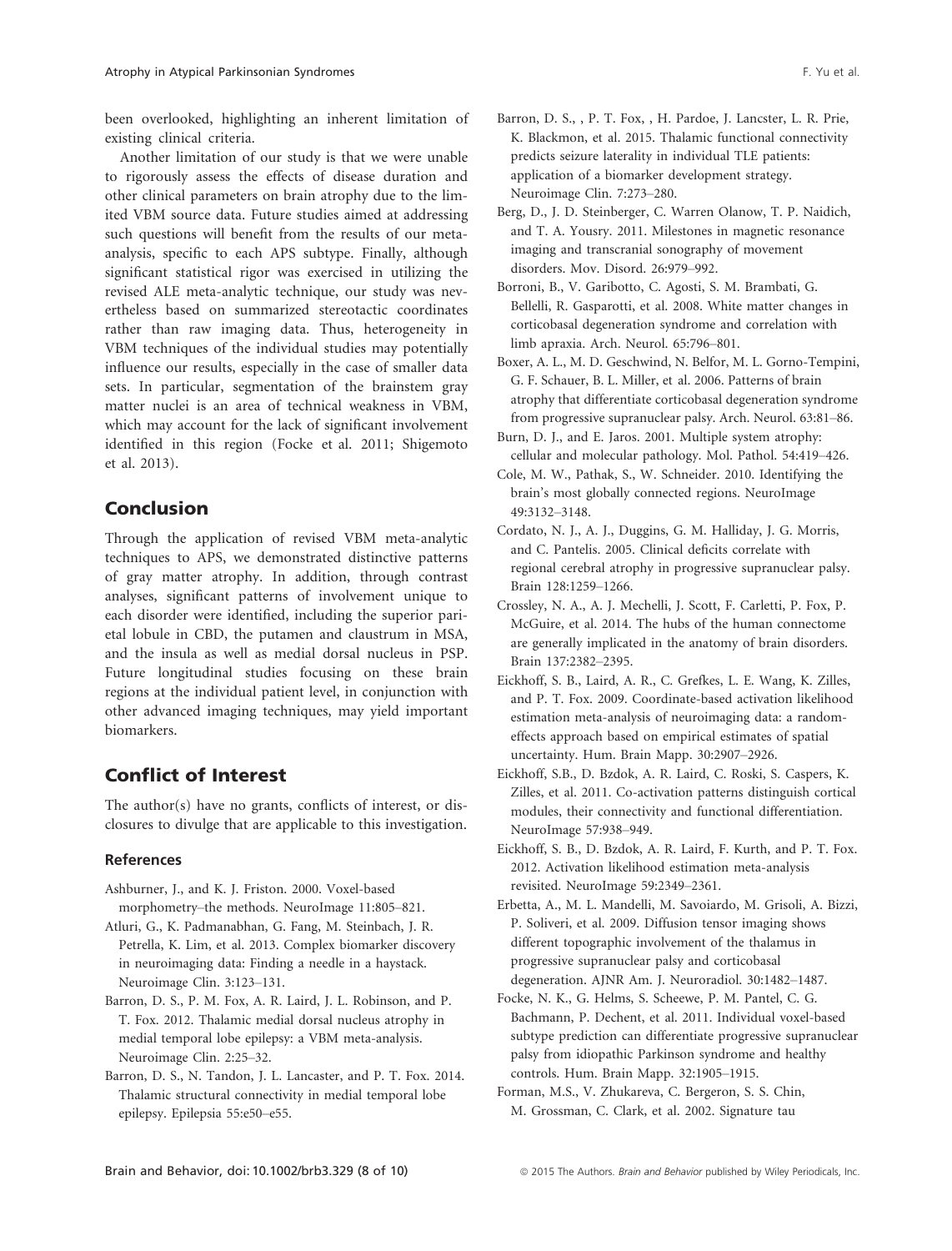neuropathology in gray and white matter of corticobasal degeneration. Am. J. Pathol. 160:2045–2053.

Ghosh, B. C., A. J. Calder, P. V. Peers, A. D. Lawrence, J. Acosta-Cabronero, J. M. Pereira, et al. 2012. Social cognitive deficits and their neural correlates in progressive supranuclear palsy. Brain 135:2089–2102.

Gilman, S., G. K. Wenning, P. A. Low, D. J. Brooks, C. J. Mathias, J. Q. Trojanowski, et al. 2008. Second consensus statement on the diagnosis of multiple system atrophy. Neurology 71:670–676.

Horwitz, B., and J. B. Rowe. 2011. Functional biomarkers for neurodegenerative disorders based on the network paradigm. Prog. Neurobiol. 95:505–509.

Jankovic, J., Rajput, A. H., M. P. McDermott, and D. P. Perl. 2000. The evolution of diagnosis in early Parkinson disease: Parkinson study group. Arch. Neurol. 57:369–372.

Keller, S.S., and N. Roberts. 2008. Voxel-based morphometry of temporal lobe epilepsy: an introduction and review of the literature. Epilepsia 49:741–757.

Kimber, J., C. J. Mathias, A. J. Lees, K. Bleasdale-Barr, H. S. Chang, A. Churchyard, et al. 2000. Physiological, pharmacological and neurohormonal assessment of autonomic function in progressive supranuclear palsy. Brain 123:1422–1430.

Kraft, E., Schwarz, J., C. Trenkwalder, T. Vogl, T. Pfluger, and W. H. Oertel. 1999. The combination of hypointense and hyperintense signal changes on T2- weighted magnetic resonance imaging sequences: a specific marker of multiple system atrophy? Arch. Neurol. 56:225–228.

Kraft, E., C. Trenkwalder, and D. P. Auer. 2002. T2\*-weighted MRI differentiates multiple system atrophy from Parkinson's disease. Neurology 59:1265–1267.

Laird A. R., Lancaster, J. L., and P. T. Fox. 2005. BrainMap: The social evolution of a functional neuroimaging database. Neuroinformatics 3:65–78.

Lambrecq, V., N. Langbour, et al. 2012. Evolution of brain gray matter loss in Huntington's disease: a meta-analysis. Euro. J. Neurol. 20:315–321.

Lancaster, J.L., D. Tordesillas-Gutiérrez, M. Martinez, F. Salinas, A. Evans, K. Zilles, et al. 2007. Bias between MNI and Talairach coordinates analyzed using the ICBM-152 brain template. Hum. Brain Mapp. 28:1194– 1205.

Lee, S. E., G. D. Rabinovici, M. C. Mayo, S. M. WIlson, W. W. Seeley, S. J. DeArmond, et al. 2011. Clinicopathological correlations in corticobasal degeneration. Ann. Neurol. 70:327–340.

Litvan, I., Y. Agid, C. Goetz, J. Jankovic, G. K. Wenning, J. P. Brandel, et al. 1997. Accuracy of the clinical diagnosis of corticobasal degeneration: a clinicopathologic study. Neurology 48:119–125.

Litvan, I., K. P. Bhatia, D. J. Burn, C. G. Goetz, A. E. Lang, I. McKeith, et al. 2003. Movement Disorders Society Scientific Issues Committee report: SIC Task Force appraisal of

clinical diagnostic criteria for Parkinsonian disorders. Mov. Disord. 18:467–486.

Massey, L.A., C. Micallef, D. C. Paviour, S. S. O'Sullivan, H. Ling, D. R. Williams, et al. 2012. Conventional magnetic resonance imaging in confirmed progressive supranuclear palsy and multiple system atrophy. Mov. Disord. 27:1754– 1762.

Nicoletti, G., G. Rizzo, G. Barbagallo, C. Tonon, F. Condino, D. Manners, et al. 2013. Diffusivity of cerebellar hemispheres enables discrimination of cerebellar or parkinsonian multiple system atrophy from progressive supranuclear palsy-Richardson syndrome and Parkinson disease. Radiology 267:843–850.

Ozawa, T., D. G. Healy, P. M. Abou-Sleiman, K. R. Ahmadi, N. Quinn, A. J. Lees, et al. 2007. The alpha-synuclein gene in multiple system atrophy. J. Neurol. Neurosurg. Psychiatry 77:464–467.

Paviour, D. C., Price, S. L., M. Jahanshahi, A. J. Lees, and N. C. Fox. 2006. Longitudinal MRI in progressive supranuclear palsy and multiple system atrophy: rates and regions of atrophy. Brain 129:1040–1049.

Petrovic, I. N., H. Ling, Y. Asi, Z. Ahmed, P. L. Kukkle, L. N. Hazrati, et al. 2012. Multiple system atrophy-parkinsonism with slow progression and prolonged survival: a diagnostic catch. Mov. Disord. 27:1186–1190.

Quattrone, A., G. Nicoletti, D. Messina, F. Fera, F. Condino, P. Pugliese, et al. 2008. MR imaging index for differentiation of progressive supranuclear palsy from Parkinson disease and the Parkinson variant of multisystem atrophy. Radiology 246:214–221.

Ramirez, E. P., and J. P. Vonsattel. 2014. Neuropathologic changes of multiple system atrophy and diffuse Lewy body disease. Semin. Neurol. 34:210–216.

Rankin, K. P., M. C. Mayo, W. W. Seeley, S. Lee, G. Rabinovici, M. L. Gorno-Tempini, et al. 2011. Behavioral variant frontotemporal dementia with corticobassal degeneration pathology: phenotypic comparison to bvFTD with Pick's disease. J. Mol. Neurosci. 45:594–608.

Rizzo, G., P. Martinelli, D. Manners, C. Scaglione, C. Tonon, P. Cortelli, et al. 2008. Diffusion-weighted brain imaging study of patients with clinical diagnosis of corticobasal degeneration, progressive supranuclear palsy and Parkinson's disease. Brain 131:2690–2700.

Rohrer, J.D., T. Lashley, J. M. Schott, J. E. Warren, S. Mead, A. M. Isaacs, et al. 2011. Clinical and neuroanatomical signatures of tissue pathology in frontotemporal lobar degeneration. Brain 134:2565–2581.

Schofield, E. C., Caine, D., J. J. Kril, N. J. Cordato, and G. M. Halliday. 2005. Staging disease severity in movement disorder tauopathies: brain atrophy separates progressive supranuclear palsy from corticobasal degeneration. Mov. Disord. 20:34–39.

Seeley, W. W., R. K. Crawford, J. Zhou, B. L. Miller, M. D. Greicius, and W. W. Seeley. 2009. Neurodegenerative